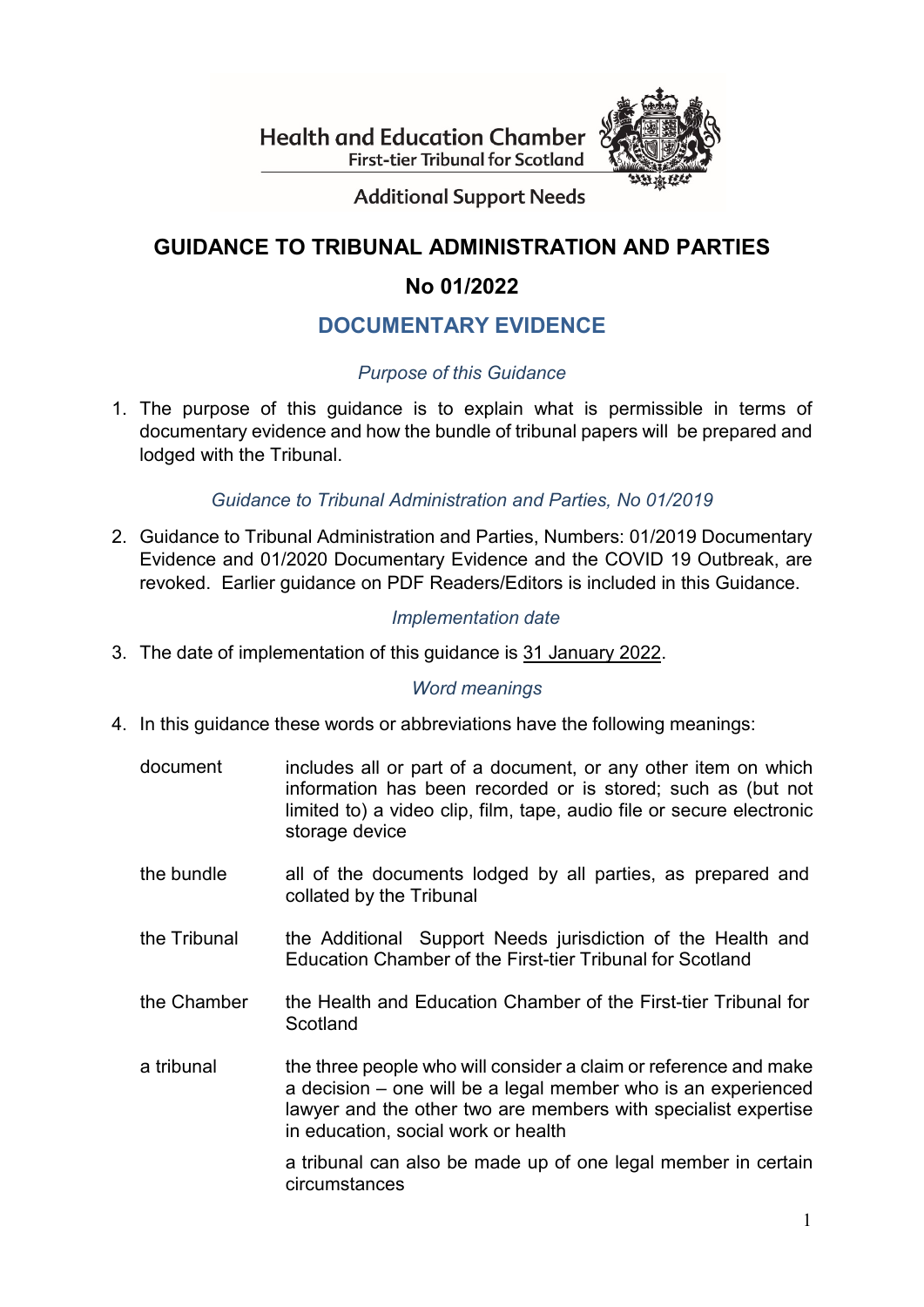- legal member the legal member appointed in the reference/claim
- reference an appeal about a decision or failure to do with a co-ordinated support plan, or placing request; or a failure to provide or seek information at transition by the education authority responsible for the school education of the child; or an appeal against the education authority's decision about the child's capacity or wellbeing
- claim an argument that an education authority who is responsible for the school education of the child or the grant-aided or independent school, has discriminated against a person who is receiving school education because of a disability
- appellant the person who makes the reference to the Tribunal
- respondent the education authority responsible for the child's education in a reference
- claimant the person who makes the claim to the Tribunal
- responsible body the education authority, grant-aided or independent school in a claim
- parties in a reference this is the appellant and the respondent
	- in a claim this is the claimant and the responsible body
- rule(s) all rule references are from The First-tier Tribunal for Scotland Health and Education Chamber Rules of Procedure 2018 (schedule to SSI 2017/366)

a copy of this can be found on the Health and Education Chamber website [www.healthandeducationchamber.scot](http://www.healthandeducationchamber.scot/)

- CSP co-ordinated support plan
- SCTS Scottish Courts and Tribunals Service, who provide administrative support to the Tribunal
- Caseworker staff of SCTS who provide casework support to the Tribunal

#### **Documents which may be lodged**

#### *Relevance of documents*

- 5. Only documents which are directly relevant to an issue(s) in the reference or claim should be lodged by a party.
- 6. A document is directly relevant to an issue only where it is anticipated that: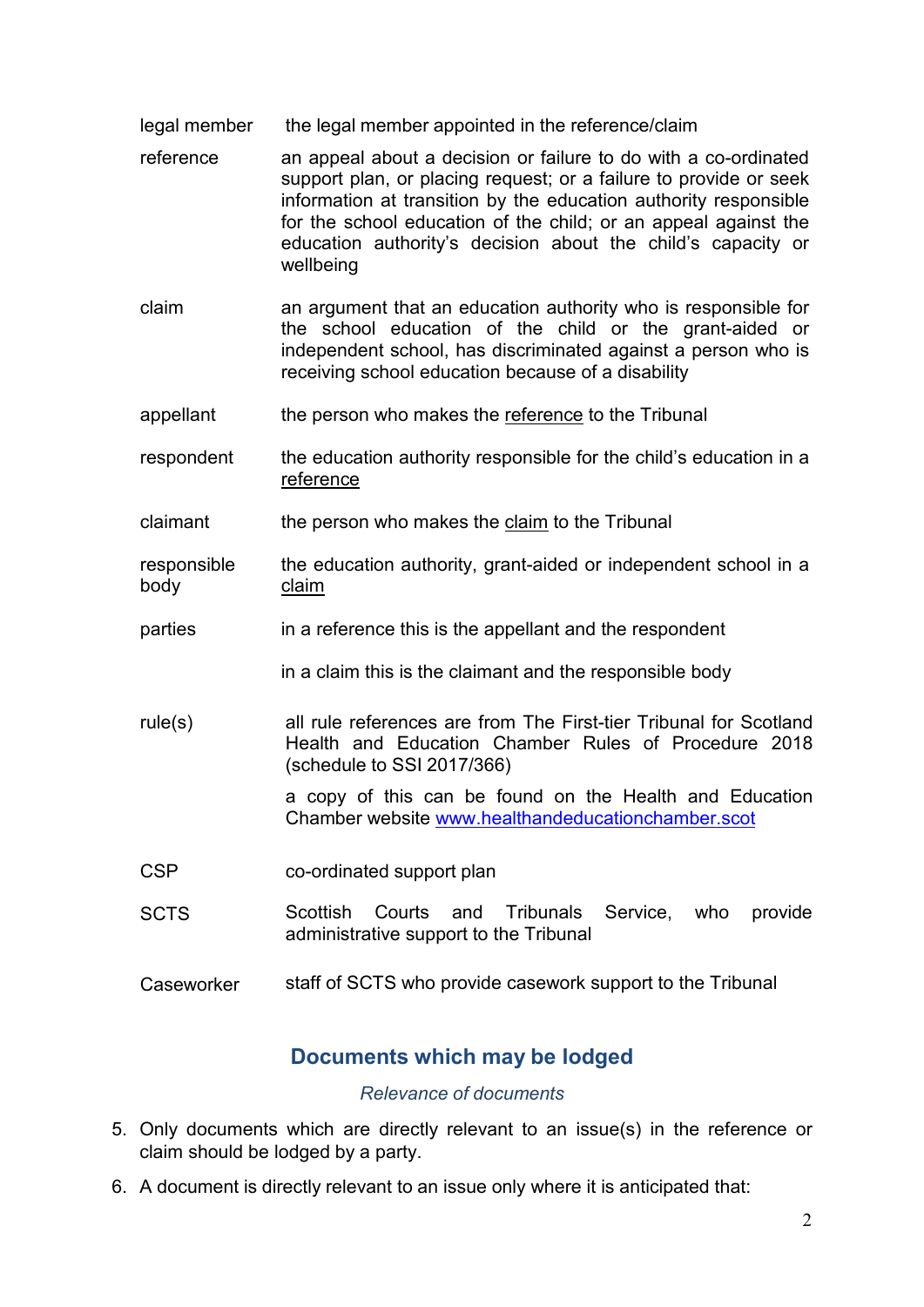- a) a witness will refer to that document in their oral evidence or witness statement; and/or
- b) a party will refer to that document during submissions.
- 7. A legal member may, either on their own initiative or on the written and reasoned application of any party, and in either case, after considering any representations from both parties, decide to exclude a document from a hearing bundle on account of its irrelevance. [1](#page-2-0)

#### **Example 1**

An appellant in a CSP reference is considering lodging a number of medical reports as evidence of the child's additional support needs. However, both parties have agreed the existence and nature of those needs. The documents are not relevant since the facts are not in dispute; the medical reports will not be referred to and so should not be lodged.

#### **Example 2**

A respondent in a placing request reference is considering lodging all of the primary school reports for the child who is now aged 14. Reference will only be made to the reports from primary 7 onwards. The others are not relevant to the reference and so should not be lodged.

#### *Partial documents (more than 10 pages)*

- 8. Where a party is considering lodging a document that consists of more than 10 pages, careful thought must be given to whether only part of the document should be lodged. Where a partial document is lodged, the whole document may be shared between parties to assist with context.
- 9. Where a document is substantial in length, a legal member may ask for an explanation from the lodging party explaining why the full version of the document has been lodged.

#### **Example 3**

In a claim, the responsible body is considering lodging its 50-page Equality Act school policy. It intends to refer to only three paragraphs from that Policy, on two pages. Only those pages in addition to the document cover and contents table needs to be lodged (unless other pages are required to give the relevant parts context and meaning). The whole document should not be lodged.

<span id="page-2-0"></span> <sup>1</sup> rule <sup>25</sup> (references); rule <sup>71</sup> (claims)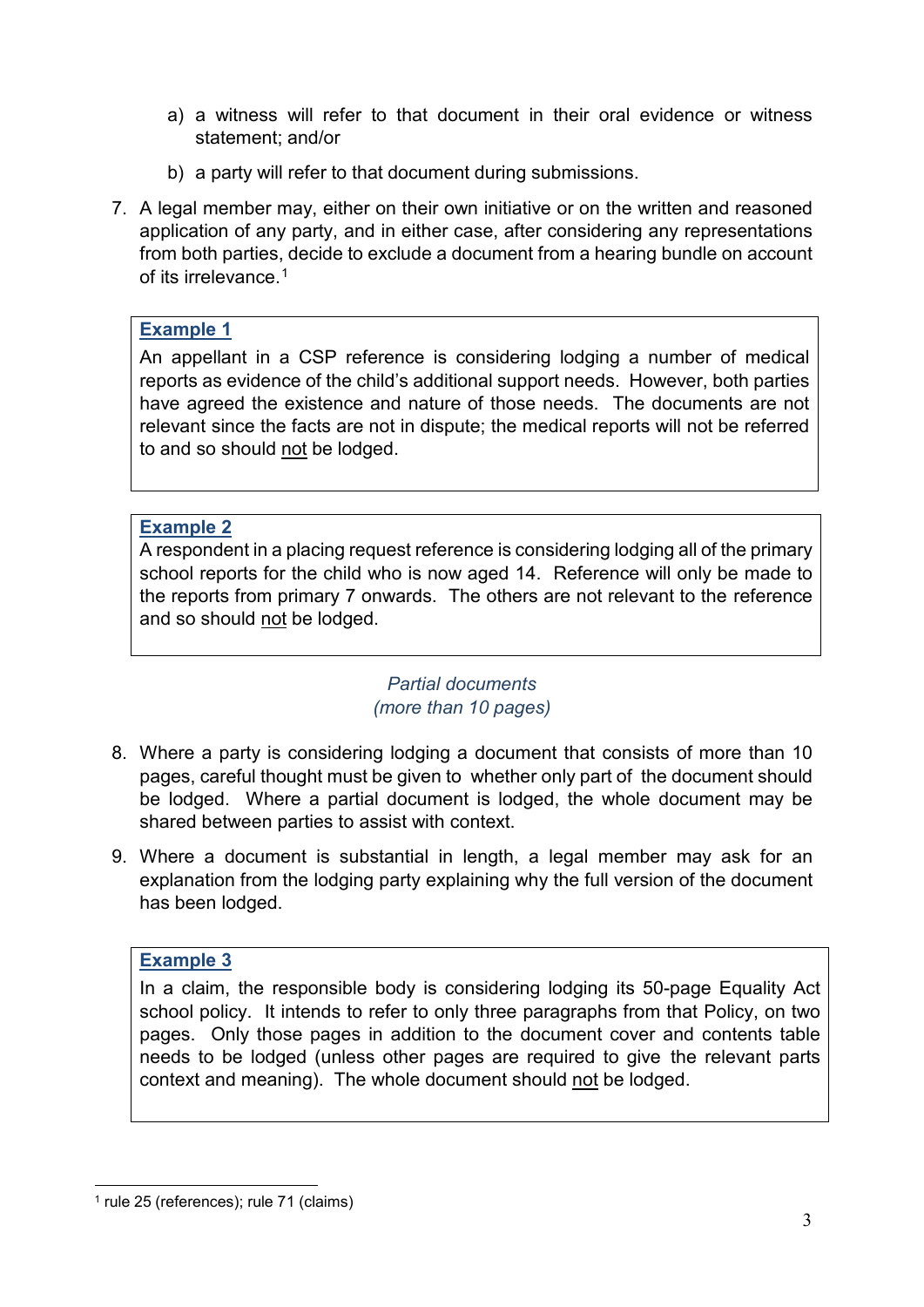#### **Example 4**

In a CSP reference, the appellant is considering lodging the child's homework diary for the whole of the previous academic year. Direct reference will be made to only five entries to illustrate a particular point. Only the pages relating to those five entries should be lodged, and not the whole homework diary for the year.

10.Where a legal member is not satisfied with the explanation provided under paragraph 9, the legal member may direct that the document is removed from the bundle and replaced with a shorter version. [2](#page-3-0)

## **Lodging and distribution of documents**

11.Parties must submit all written evidence to be relied upon before the end of the case statement period. $3$ 

#### *Electronic lodging*

- 12.**Documents can only be lodged electronically where the party uses a secure server recognised by the SCTS**. Parties can contact the SCTS for advice on what will be accepted as a secure server.
- 13.All documents lodged electronically must be sent to the following e-mail address: [ASNTribunal@scotcourtstribunals.gov.uk](mailto:ASNTribunal@scotcourtstribunals.gov.uk)

#### *Naming and numbering the documents*

14.The pages of each document file will be numbered by the caseworker when they are creating the electronic case file. Each document file should be given an appropriate electronic file name by the lodging party so that it can be easily identified when the caseworker is creating the bundle inventories. For example (see also Appendix A):

| Page No | <b>Document Title and Date</b> |
|---------|--------------------------------|
| 6 to 7  | School report (1 June 2019)    |

#### *The electronic folders*

- 15.The caseworker will create an electronic folder for each party in the case. All documents lodged by each party will be stored in the relevant folder. In the event that a document(s) is not, on good cause shown, lodged electronically, the casework team shall, on receipt, scan the hardcopy and upload it into the electronic folder.
- 16.The legal member assigned to the case will receive, at the appropriate time, all electronic document files.

<span id="page-3-0"></span> <sup>2</sup> rule <sup>25</sup> (references); rule <sup>71</sup> (claims)

<span id="page-3-1"></span> $3$  rules 17(3) and 19(3) (references); rules 64(3) and 66(3) (claims)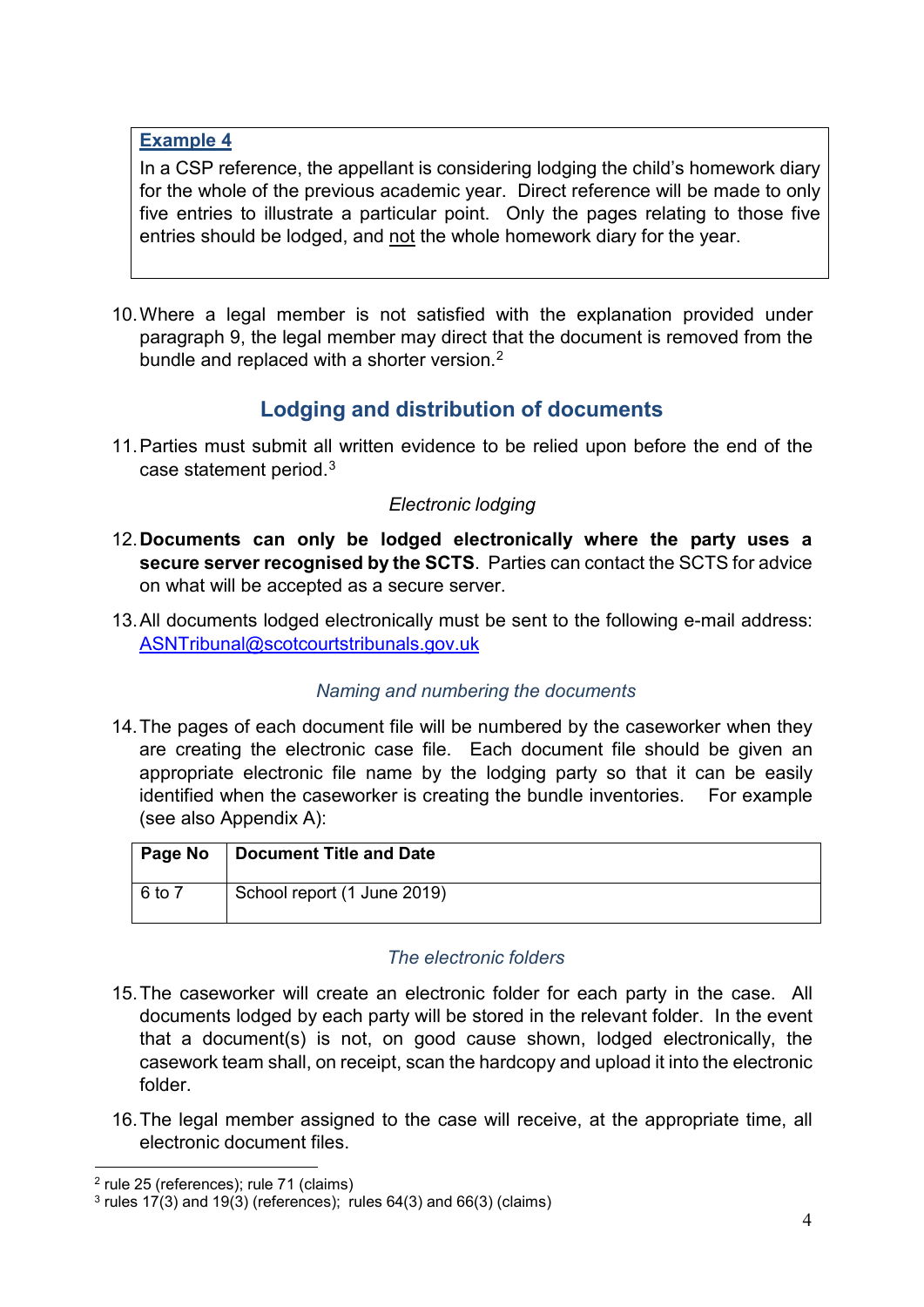#### *Late lodging of documents*

- 17.Where a party proposes to lodge a document after the end of the case statement period, the document should be sent to the caseworker with an explanation of:
	- a) the reason(s) for the document being submitted late; and
	- b) an explanation of the importance of the document to the issue(s) in the case.
- 18.If no explanation is provided, the caseworker will request one.
- 19.The caseworker shall send the request and proposed document to the other party, inviting comments within 7 days (or a shorter or longer period as a legal member may direct) on whether the document should be permitted to be lodged late.
- 20.After receiving any comments (or no comments), the caseworker shall send the proposed document, any explanation and the other party's response to the legal member. The legal member will decide if there is good cause to allow the document to be submitted late[.4](#page-4-0)
- 21.If the legal member decides that good cause exists, the document will be added to the bundle. If not, the document will be excluded from the bundle and no reference may be made to it by any witness, party or representative.

#### **Preparation of the Bundle by the Caseworker** *(see also Appendix B)*

#### *Preparing the electronic bundle*

- 22.Following the end of the respondent/responsible body's case statement period, the caseworker shall create an electronic case file by using the electronic document folders referred to in paragraph 15 above.
- 23.The caseworker shall prepare an electronic bundle ('the bundle') within 7 days of receipt of the respondent/responsible body's case statement.

#### *Duplication – one copy only*

24.Where the same document has been lodged by both parties, the caseworker will contact the parties to identify which copy of the duplicated document is to be retained in the bundle. The legal member may also direct that duplicated documents are removed.

#### **Example 5**

In a CSP reference, both parties have lodged a copy of the same current CSP. There are no differences between the copies. One of the copies will not be included in the bundle as one CSP is sufficient. The parties agree which version should be removed and the caseworker updates the relevant inventory, in accordance with paragraph 29 below.

<span id="page-4-0"></span> <sup>4</sup> rule <sup>25</sup> (references); rule <sup>71</sup> (claims)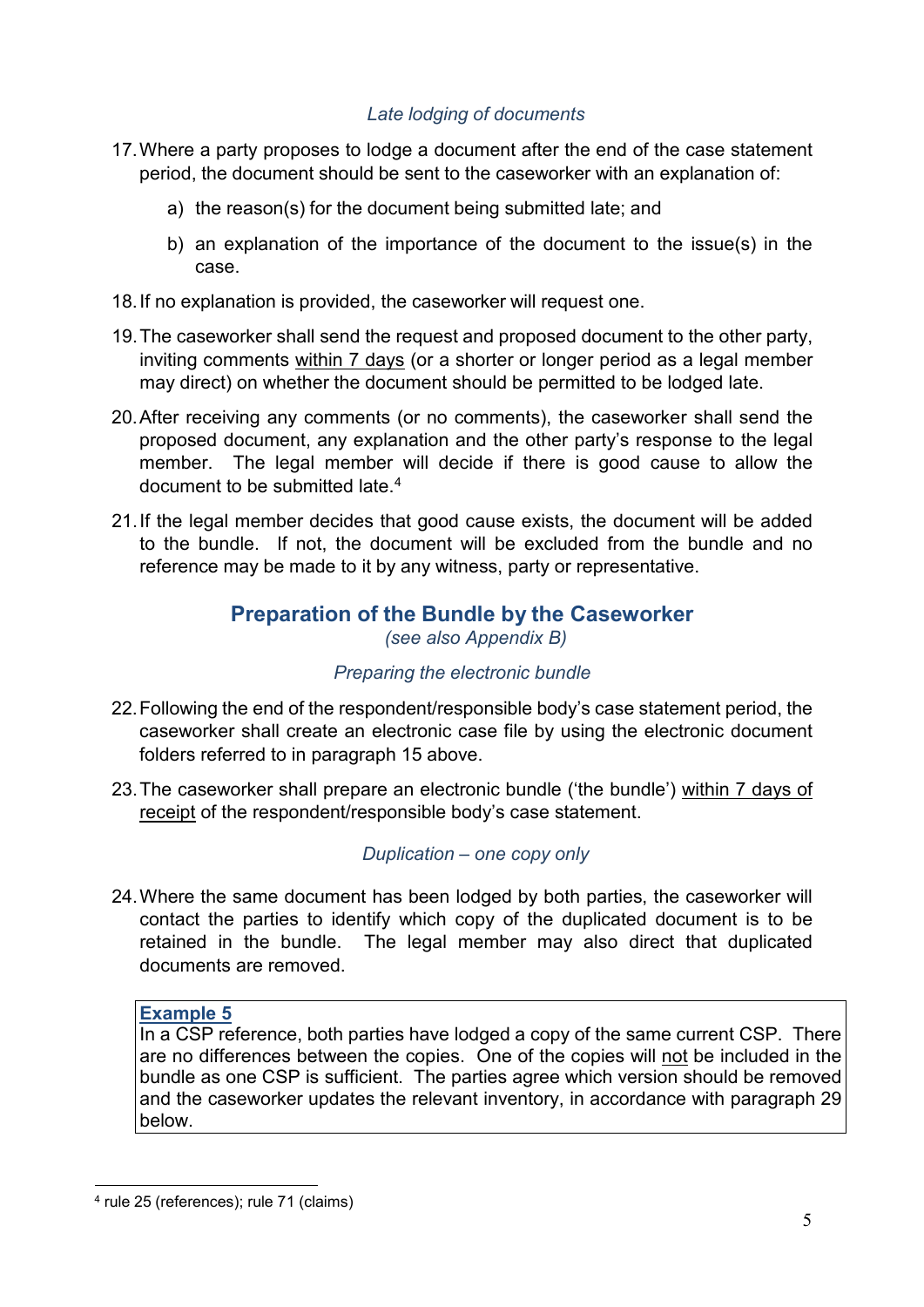#### *Numbering and sections*

- 25.The caseworker shall number the pages sequentially within each section.
- 26.The bundle will be set out in three sections: a 'T' section for tribunal papers; an 'A' or 'C' section for papers lodged by the appellant or claimant; and an 'R' or 'RB' section for papers lodged by the respondent or responsible body.
- 27.Bundle numbering will run in each of these sections so that the numbering in each section would begin as follows: 'T1'; 'A1'/'C1' and 'R1'/'RB1'.
- 28.The documents within each section will be arranged in the same numerical order as the electronic folders prepared by the case officer (see paragraph 15).
- 29.Where a duplicate document is removed from the existing bundle the inventory shall specify the document name, with the prefix: DUPLICATE [REMOVED]. The numbering of the bundle will not be altered by removal of the duplicate document. For example:

| Page No  | <b>Document Title and Date</b>       |
|----------|--------------------------------------|
| 6 to 7   | School report (1 June 2019)          |
| 9 to 15  | DUPLICATE [REMOVED]CSP (30 May 2019) |
| 16 to 30 | OT report (19 April 2019)            |

#### *Inventory of documents*

30.The caseworker shall prepare an inventory of documents and place this at the front of each section of the bundle (T; A or C; R or RB), indexing the document titles and page numbers (see appendix A).

#### *The e-bundle*

- 31.Once the bundle has been prepared, the caseworker shall send each party a copy of the e-bundle via a secure email platform. All three tribunal members will be forwarded a copy of the e-bundle at the appropriate time, namely, for the legal member, as soon as it is prepared and for the other members, as soon as they are appointed to the case.
- 32.The caseworker will store a copy of the e-bundle within the electronic case management system. The clerk can access the e-bundle at the hearing. It will be retained on the case management system after the hearing is over for a specified period of time consistent with the Chamber's retention and destruction of documents policy.

#### *Paper bundles*

- 33.An unrepresented party may request a paper copy of the bundle where this is preferred.
- 34.Representatives shall provide witnesses with an electronic or paper form of the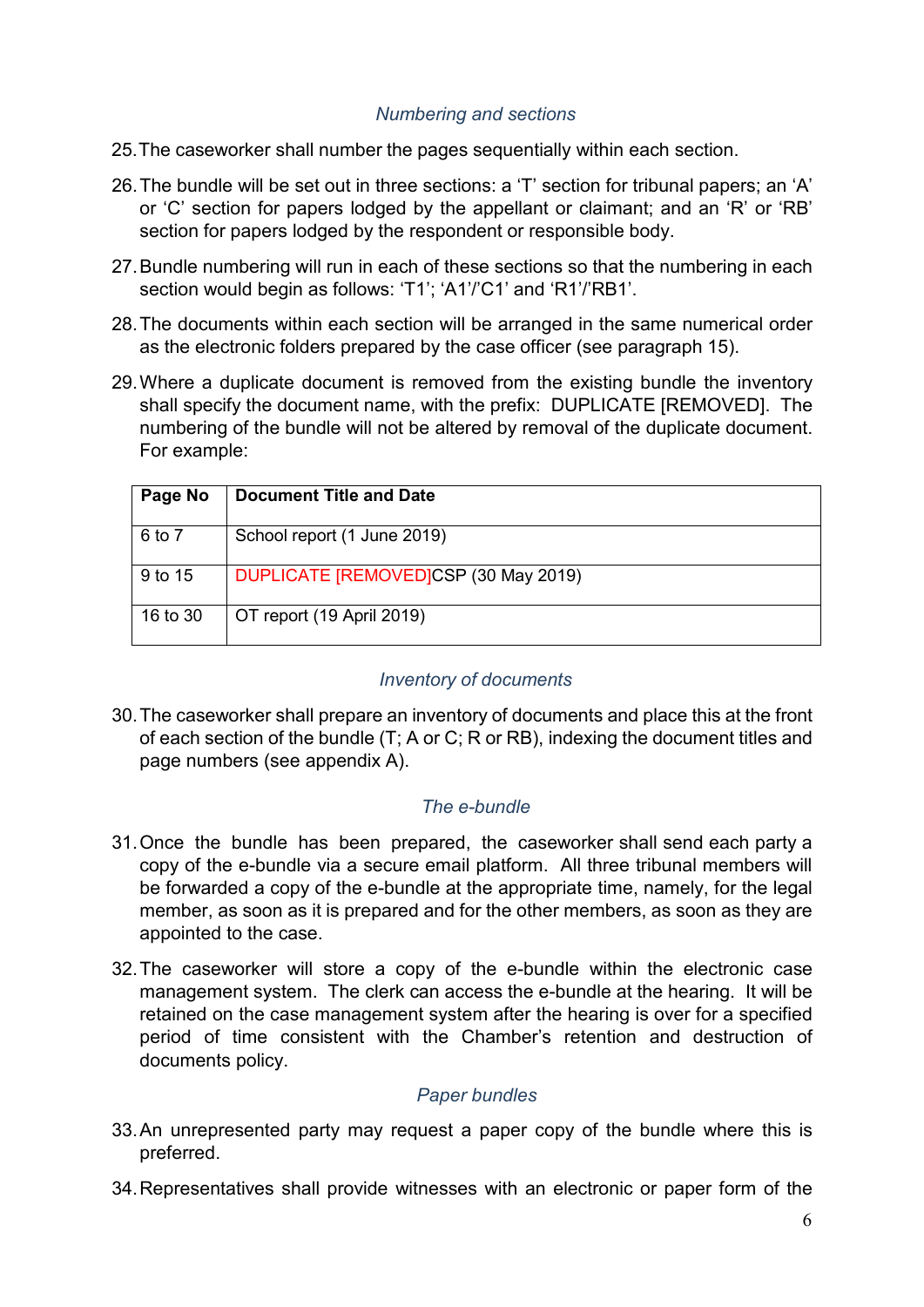bundle, or relevant sections of this, if they are to be referred to this at the hearing. **Representatives should consider whether it is appropriate for witnesses to have access to the whole bundle (including, in particular, witness statements) in advance of giving oral evidence.** The representative remains responsible for the return of the bundle or relevant sections of this, and its secure retention and destruction.

#### *Remote hearings – documents on screen*

- 35.During remote hearings, witnesses may still prefer to read from a paper bundle. Where this is not possible, documents from the bundle may be uploaded to the screen at the request of the legal member, a party or representative.
- 36.Where a party or representative anticipates that this will be necessary, the caseworker should be informed and given details of the relevant sections of the bundle. This will assist the clerk at the hearing.

#### *Disagreement on bundle content*

37.In the event of any disagreement over the content of the bundle, a legal member will decide on the content of the final version.

#### *Reference to documents in case statements*

38.Parties and representatives should be aware of this guidance when preparing case statements. Any reference to lodged documents in the case statement should be referred to by name. No local numbering should be used as this will not be consistent with the numbering protocol employed by the caseworker. Where this has occurred, the party or representative may be invited to update their case statement to use the e-bundle numbering references.

**May Dunsmuir President 31 January 2022**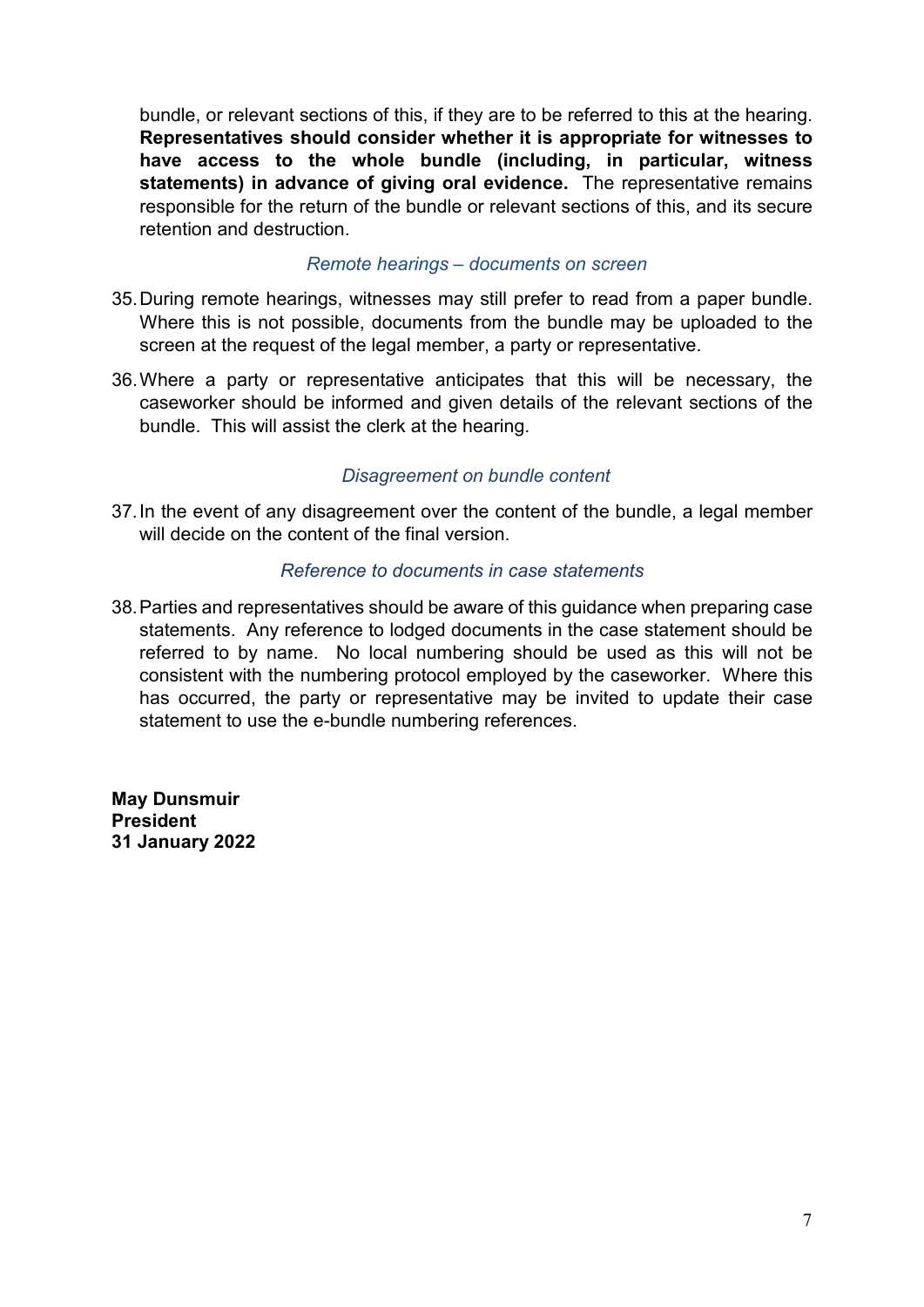## **Appendix A Example of an Inventory of Documents**

# **T Section**

| Page<br>Number(s) | <b>Document Name and Date</b>                                 |
|-------------------|---------------------------------------------------------------|
|                   | T001 - T020   Reference form (20 March 2021)                  |
|                   | T021-T025   Reference form supporting documentation           |
|                   | T026 - T034   Attendance Form (appellant) (21 April 2021)     |
| T <sub>35</sub>   | Attendance Form (respondent) (06 May 2021)                    |
|                   | T036 – T038   Case Management Call Note (14 May 2021)         |
|                   | T039 – T048   Advocacy report (views of child) (20 June 2021) |
|                   | $T049 - T050$ Joint minute of agreed facts (21 June 2021)     |

# **A section**

| Page<br>Number(s) | <b>Document Name and Date</b>                                        |
|-------------------|----------------------------------------------------------------------|
|                   | A001 - A005   Case statement (21 April 2021)                         |
|                   | A006 - A007   School report (1 December 2020)                        |
|                   | A008 – A009 Letter to Ms A from Headteacher, Mr G (20 February 2021) |
|                   | A010 – A020   Educational Psychologist report (2 March 2021)         |
|                   | A021 - A025   Statement of witness B (19 June 2021)                  |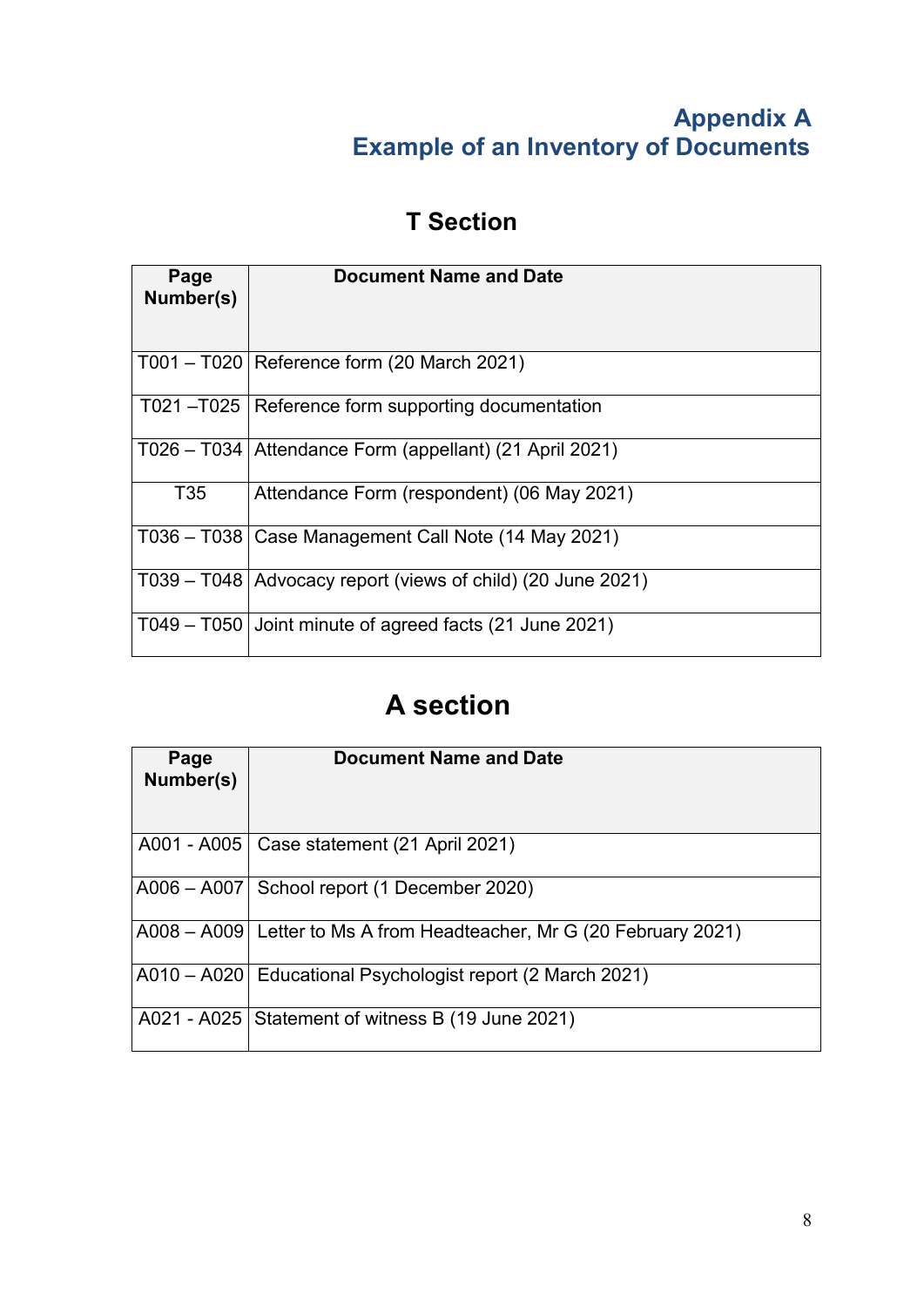# **R section**

| Page<br>Number(s) | <b>Document Name and Date</b>                                  |
|-------------------|----------------------------------------------------------------|
| R001-R009         | Case statement (06 May 2021)                                   |
|                   | R010 - R012 CSP dated 10 (January 2020)                        |
| R013-R022         | Child's/Young Person's Plan and Minute of Meeting (March 2021) |
| R023-R023         | Child's/Young Person's Plan and Minute of Meeting (April 2021) |
| R024 - R031       | Statement of witness D (18 June 2021)                          |
| R032-R040         | Statement of witness E (20 June 2021)                          |
| R041-R042         | DUPLICATE [REMOVED]School report (1 December 2020)             |
| R043-R057         | School Inspection Report (April 2021)                          |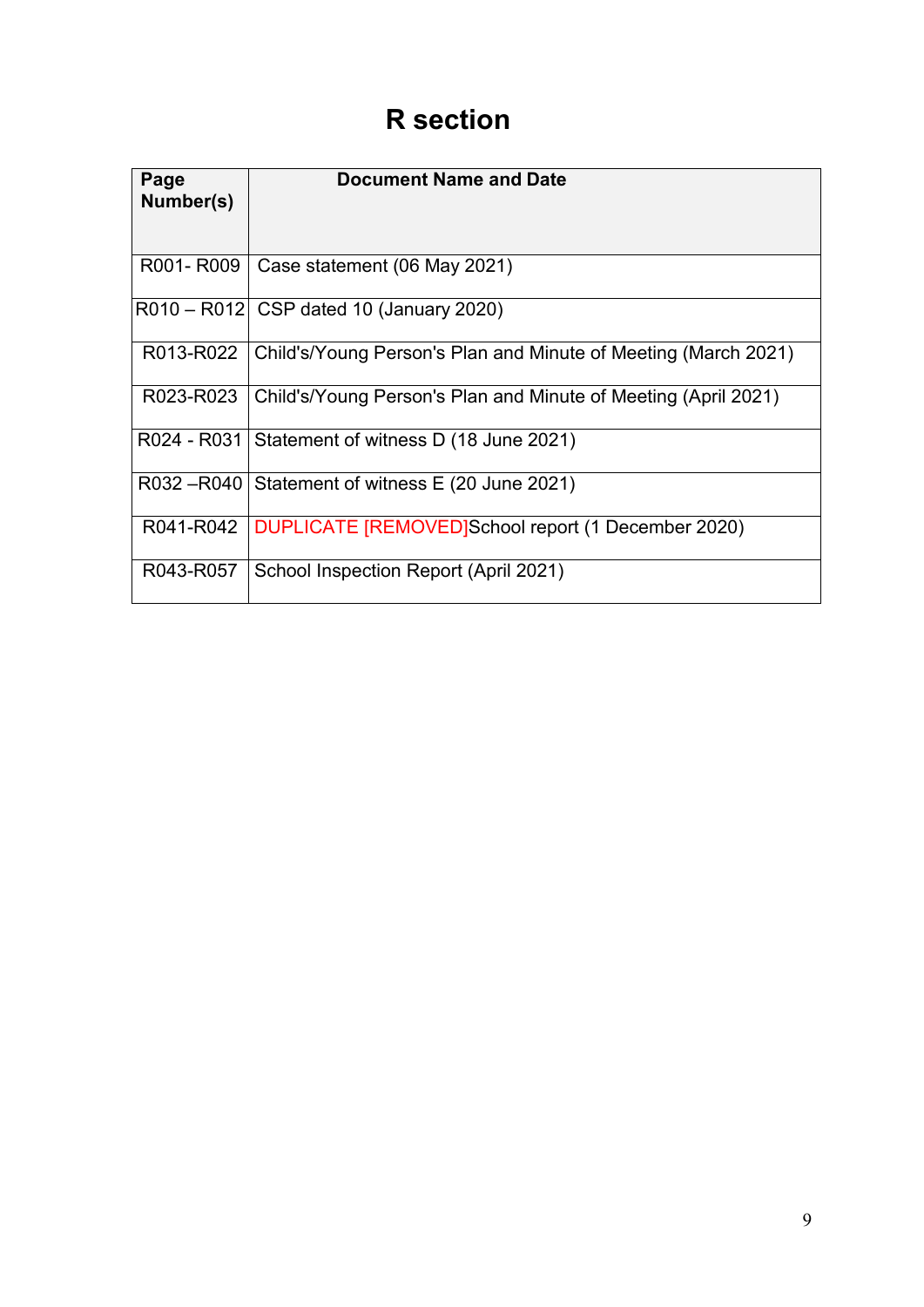## **Appendix B Electronic Bundles: Information on PDF Readers and Editors**

- 1. The documents in the e-bundle will be bookmarked to assist with navigation and page numbering will be added throughout to ensure that specific pages/documents can be referred to during the hearing.
- 2. The caseworker will create the e-bundle using Adobe Acrobat Pro DC. This software allows the caseworker to convert any documentary evidence received electronically (including, but not limited to, word documents, emails, and images) into PDF files. They are then able to convert these files into a single document before it is circulated to the tribunal members and parties.
- 3. Almost all computers now have a default PDF reader build in as standard. This includes PCs, laptops, tablets, and smartphones. For example, newer Windows PCs and laptops use Microsoft Edge to open PDF files; Apple iPhones automatically open PDF files in iBooks; and Google Chromebooks open PDF files in either Chrome or Google Drive.
- 4. Some default PDF readers may have limited functionality. For example, not showing bookmarks or not allowing for any annotations or comments to be made.
- 5. If your PDF reader does not show the list of bookmarks, you may need to check the settings of the reader to see if this can be turned on. Some PDF readers will refer to the bookmarks as a 'table of contents' instead.
- 6. One of the most well-known PDF readers is Adobe Acrobat Reader DC. This software is free to download from the Adobe website, though many devices already have this installed automatically. It is compatible with Microsoft Windows, Apple, and Google Chromebook devices. It can also be downloaded as an app for smartphones and tablets. As well as being a PDF reader, it also allows for some limited editing to be made, by way of highlighting text or adding comments.
- 7. Bookmarks in Adobe Acrobat Reader DC will often automatically display, but if this does not happen, it is easy to show these by clicking the bookmarks icon. This can be found on the left side of the screen when using a desktop PC or laptop. If you cannot see this, you may need to click a long thin grey button with an arrow to show this. Once the bookmarks are showing, these can be used to quickly navigate to a certain section of the bundle.
- 8. While preparing for a hearing, you may wish to annotate the document by highlighting sections of text. This can be done by clicking on the 'Highlight Text' button at the top of the screen and then clicking and dragging the cursor over the text you wish to highlight. This works best when the document is submitted